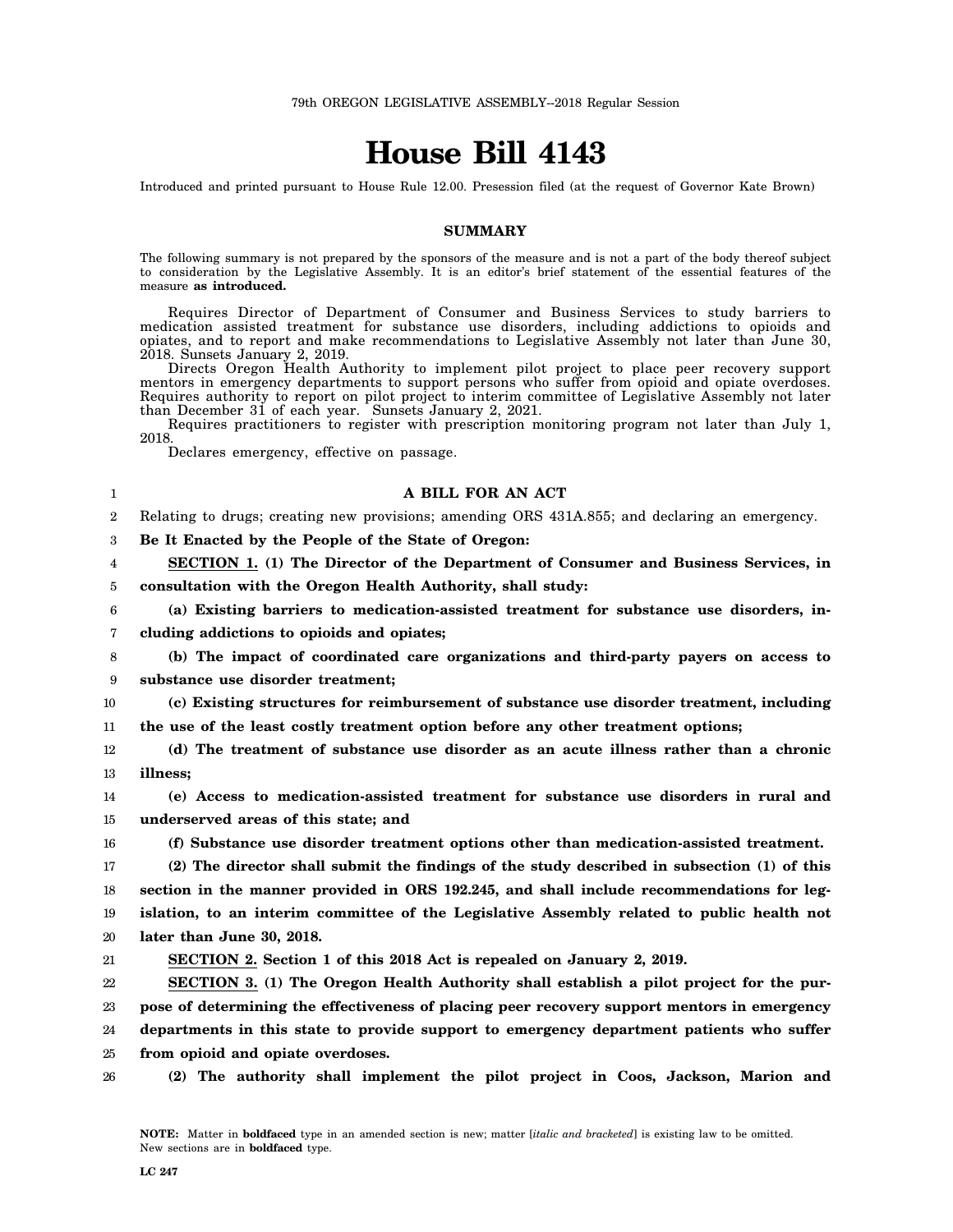1 2 3 4 5 6 7 8 9 10 11 12 13 14 15 16 17 18 19 20 21 22 23 24 25 26 27 28 29 30 31 32 33 34 35 36 37 38 39 40 41 42 43 44 45 **Multnomah Counties. (3) At least twice each year, the counties listed in subsection (2) of this section shall report to each other and the authority regarding the pilot project. The counties and the authority may jointly determine the form of the reporting required under this subsection. (4) Not later than December 31 of each year, the authority shall submit a report on the efficacy and implementation of the pilot project described in this section in the manner provided in ORS 192.245, and may include any recommendations for legislation, to an interim legislative committee related to public health. (5) The authority may adopt rules to carry out this section. SECTION 4. There is appropriated to the Oregon Health Authority, out of the General Fund, the amount of \$2 million for the purpose of carrying out the provisions of section 3 of this 2018 Act. This appropriation is available continuously until the earlier of either the date on which the amount is expended for the purpose specified in this section or January 2, 2021. SECTION 5. Section 3 of this 2018 Act is repealed on January 2, 2021. SECTION 6. Section 7 of this 2018 Act is added to and made a part of ORS 431A.855 to 431A.900. SECTION 7. (1) In order to ensure compliance with best practices for prescribing opioids and opiates, a practitioner shall register with the prescription monitoring system established under ORS 431A.855. (2) The Oregon Health Authority may adopt rules to administer this section. SECTION 8.** ORS 431A.855 is amended to read: 431A.855. (1)(a) The Oregon Health Authority, in consultation with the Prescription Monitoring Program Advisory Commission, shall establish and maintain a prescription monitoring program for monitoring and reporting: (A) Prescription drugs dispensed by pharmacies licensed by the State Board of Pharmacy that are classified in schedules II through IV under the federal Controlled Substances Act, 21 U.S.C. 811 and 812, as modified by the board by rule under ORS 475.035; and (B) Prescribed naloxone dispensed by pharmacies. (b)(A) To fulfill the requirements of this subsection, the authority shall establish, maintain and operate an electronic system to monitor and report drugs described in paragraph (a) of this subsection that are dispensed by prescription. (B) The electronic system must operate and be accessible by practitioners and pharmacies 24 hours a day, seven days a week**, and must include the functionality to allow practitioners to register as required under section 7 of this 2018 Act**. (C) The authority may contract with a state agency or private entity to ensure the effective operation of the electronic system. (2) In consultation with the commission, the authority shall adopt rules for the operation of the electronic prescription monitoring program established under subsection (1) of this section, including standards for: (a) Reporting data; (b) Providing maintenance, security and disclosure of data; (c) Ensuring accuracy and completeness of data; (d) Complying with the federal Health Insurance Portability and Accountability Act of 1996 (P.L. 104-191) and regulations adopted under that law, including 45 C.F.R. parts 160 and 164, federal al-